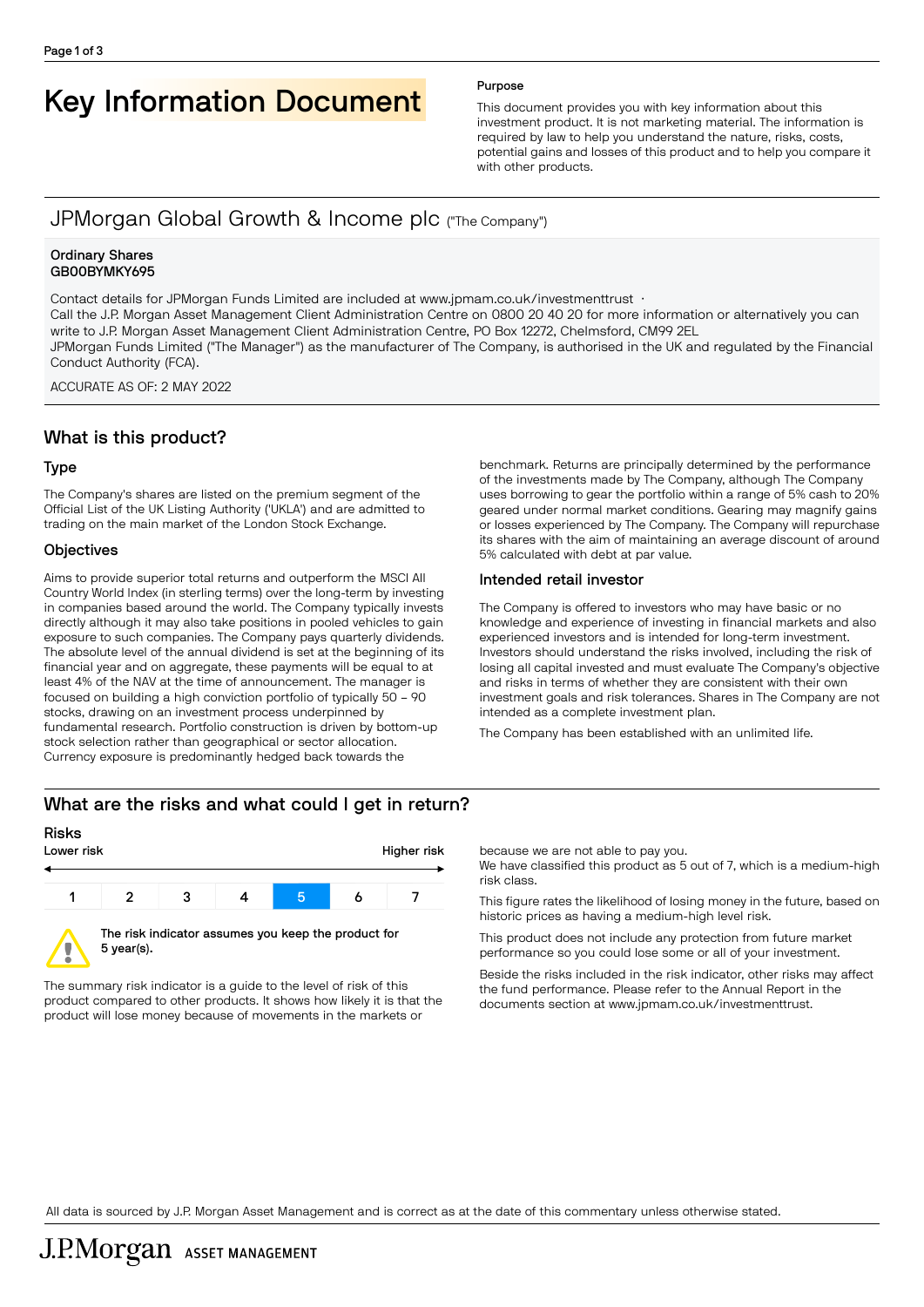#### Performance scenarios

Market developments in the future cannot be accurately predicted. The scenarios shown are only an indication of some of the possible outcomes based on recent returns. Actual returns could be lower.

| Investment £ 10,000.00 |                                     |            |            |                                                   |  |  |
|------------------------|-------------------------------------|------------|------------|---------------------------------------------------|--|--|
| <b>Scenarios</b>       |                                     | 1 year     | 3 years    | 5 years<br>(Recommended<br><b>Holding Period)</b> |  |  |
| Stress Scenario        | What you might get back after costs | £631.00    | £4,808,00  | £3,768.00                                         |  |  |
|                        | Average return each year            | -93.69%    | $-21.66%$  | $-17.73%$                                         |  |  |
| Unfavourable Scenario  | What you might get back after costs | £8,201,00  | £7,956,00  | £8,255.00                                         |  |  |
|                        | Average return each year            | $-17.99\%$ | -7.34%     | $-3.76\%$                                         |  |  |
| Moderate Scenario      | What you might get back after costs | £10,952,00 | £13,174,00 | £15,846.00                                        |  |  |
|                        | Average return each year            | 9.52%      | 9.62%      | 9.64%                                             |  |  |
| Favourable Scenario    | What you might get back after costs | £14,694.00 | £21,914,00 | £30,558,00                                        |  |  |
|                        | Average return each year            | 46.94%     | 29.89%     | 25.03%                                            |  |  |

This table shows the money you could get back over the next 5 years, under different scenarios, assuming that you invest 10000 GBP.

The scenarios shown illustrate how your investment could perform. You can compare them with the scenarios of other products.

The scenarios presented are an estimate of future performance based on evidence from the past on how the value of this investment varies, and are not an exact indicator. What you get will vary depending on how the market performs and how long you keep the investment/ product.

The stress scenario shows what you might get back in extreme market circumstances, and it does not take into account the situation where we are not able to pay you.

The figures shown include all the costs of the product itself, but may not include all the costs that you pay to your advisor or distributor.

The figures do not take into account your personal tax situation, which may also affect how much you get back.

# What happens if JPMorgan Funds Limited is unable to pay out?

The Manager is responsible for administration and management of The Company, and does not typically hold assets of The Company (assets that can be held by a depositary are, in line with applicable regulations, held with a depositary in its custody network). The Manager, as the manufacturer of this product has no obligation to pay out since the product design does not contemplate any such payment being made. However, investors may suffer loss if The Company or the depositary is unable to pay out. Investors in The Company are not eligible to claim under the UK Financial Services Compensation Scheme.

# What are the costs?

The Reduction in Yield (RIY) shows what impact the total costs you pay will have on the investment return you might get. The total costs take into account one-off, ongoing and incidental costs.

The amounts shown here are the cumulative costs of the product itself, for three different holding periods. They include potential early exit penalties. The figures assume you invest 10000 GBP. The figures are estimates and may change in the future.

#### Costs over time

The person selling you or advising you about this product may charge you other costs. If so, this person will provide you with information about these costs, and show you the impact that all costs will have on your investment over time.

| Investment £ 10,000.00          | if you cash in after 1 year | if you cash in after 3<br><b>vears</b> | if you cash in after 5<br>years (Recommended<br><b>Holding Period)</b> |
|---------------------------------|-----------------------------|----------------------------------------|------------------------------------------------------------------------|
| <b>Total Costs</b>              | £144.00                     | £526.00                                | £1,068.26                                                              |
| Impact on Return (RIY) per year | 1.44%                       | 1.44%                                  | 1.44%                                                                  |